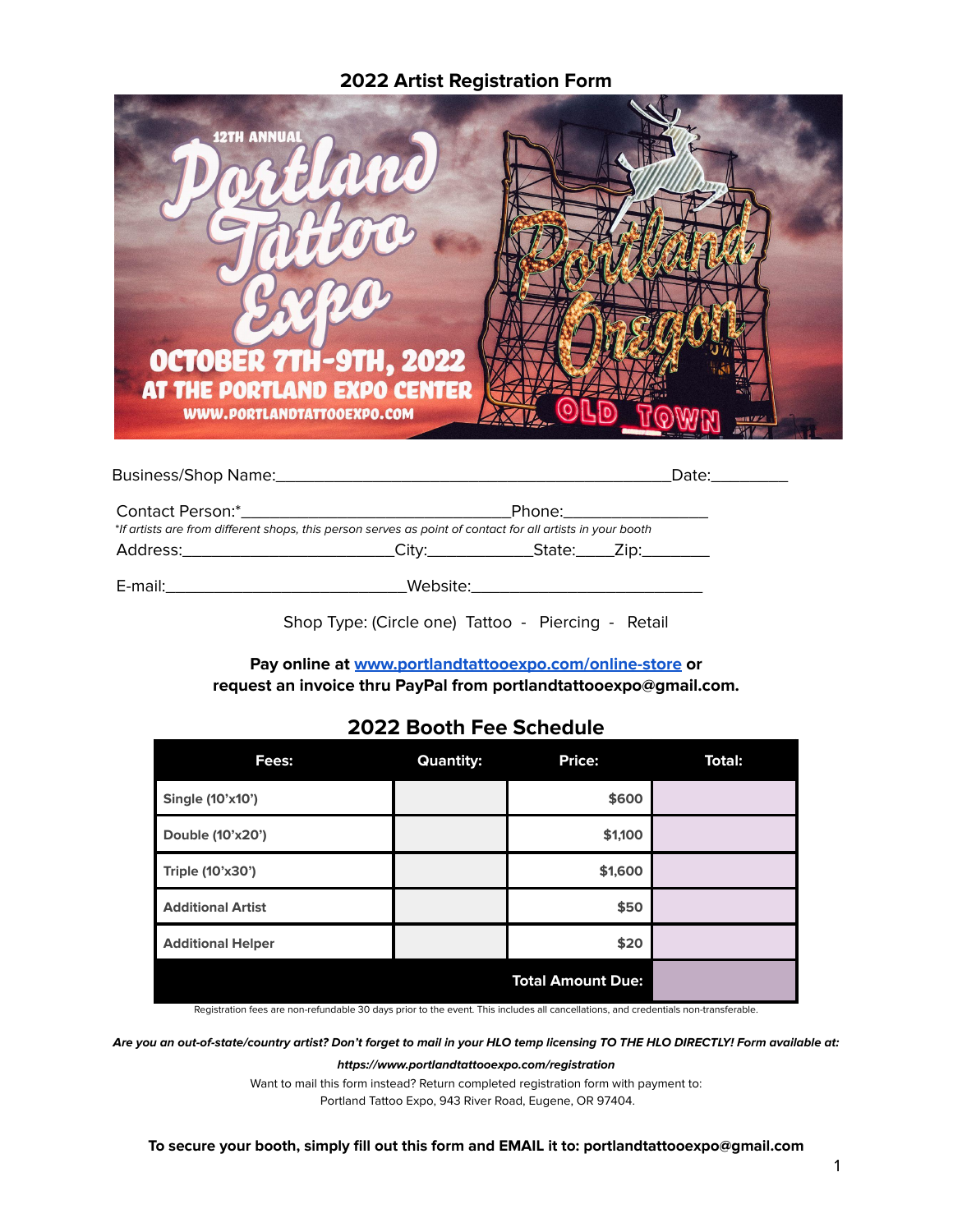## **Single Booth Individual Artist/Vendor Information**

### **Artist/Vendor #1**

| As it appears on your state-issued ID lf you use an alias |                                                           |                                                                                                      |
|-----------------------------------------------------------|-----------------------------------------------------------|------------------------------------------------------------------------------------------------------|
|                                                           |                                                           |                                                                                                      |
|                                                           |                                                           | Shop you wish to be listed under on the website:________________________________                     |
|                                                           |                                                           |                                                                                                      |
|                                                           |                                                           | Oregon-licensed artist only -- BAP Number (n/a for out-of-state):__________________________________  |
|                                                           |                                                           |                                                                                                      |
|                                                           | Artist/Vendor #2                                          |                                                                                                      |
|                                                           |                                                           |                                                                                                      |
|                                                           | As it appears on your state-issued ID If you use an alias |                                                                                                      |
|                                                           |                                                           |                                                                                                      |
|                                                           |                                                           | Shop you wish to be listed under on the website: _______________________________                     |
|                                                           |                                                           |                                                                                                      |
|                                                           |                                                           | Oregon-licensed artist only -- BAP Number (n/a for out-of-state):___________________________________ |
|                                                           |                                                           |                                                                                                      |

### **Helper #1**

Legal name:\_\_\_\_\_\_\_\_\_\_\_\_\_\_\_\_\_\_Preferred name:\_\_\_\_\_\_\_\_\_\_\_\_\_\_\_\_\_\_\_\_\_\_\_ As it appears on your state-issued ID

> Days working your booth (check applicable): Friday the 7th\_\_\_\_\_\_Saturday the 8th\_\_\_\_\_\_Sunday the 9th\_\_\_\_\_\_

#### **Helper #2**

Legal name:\_\_\_\_\_\_\_\_\_\_\_\_\_\_\_\_\_\_Preferred name:\_\_\_\_\_\_\_\_\_\_\_\_\_\_\_\_\_\_\_\_\_\_\_ As it appears on your state-issued ID

Days working your booth (check applicable): Friday the 7th\_\_\_\_\_\_Saturday the 8th\_\_\_\_\_\_Sunday the 9th\_\_\_\_\_\_\_

**IF YOU'RE PURCHASING A SINGLE BOOTH, YOU'RE DONE! OTHERWISE, CONTINUE TO THE NEXT PAGE**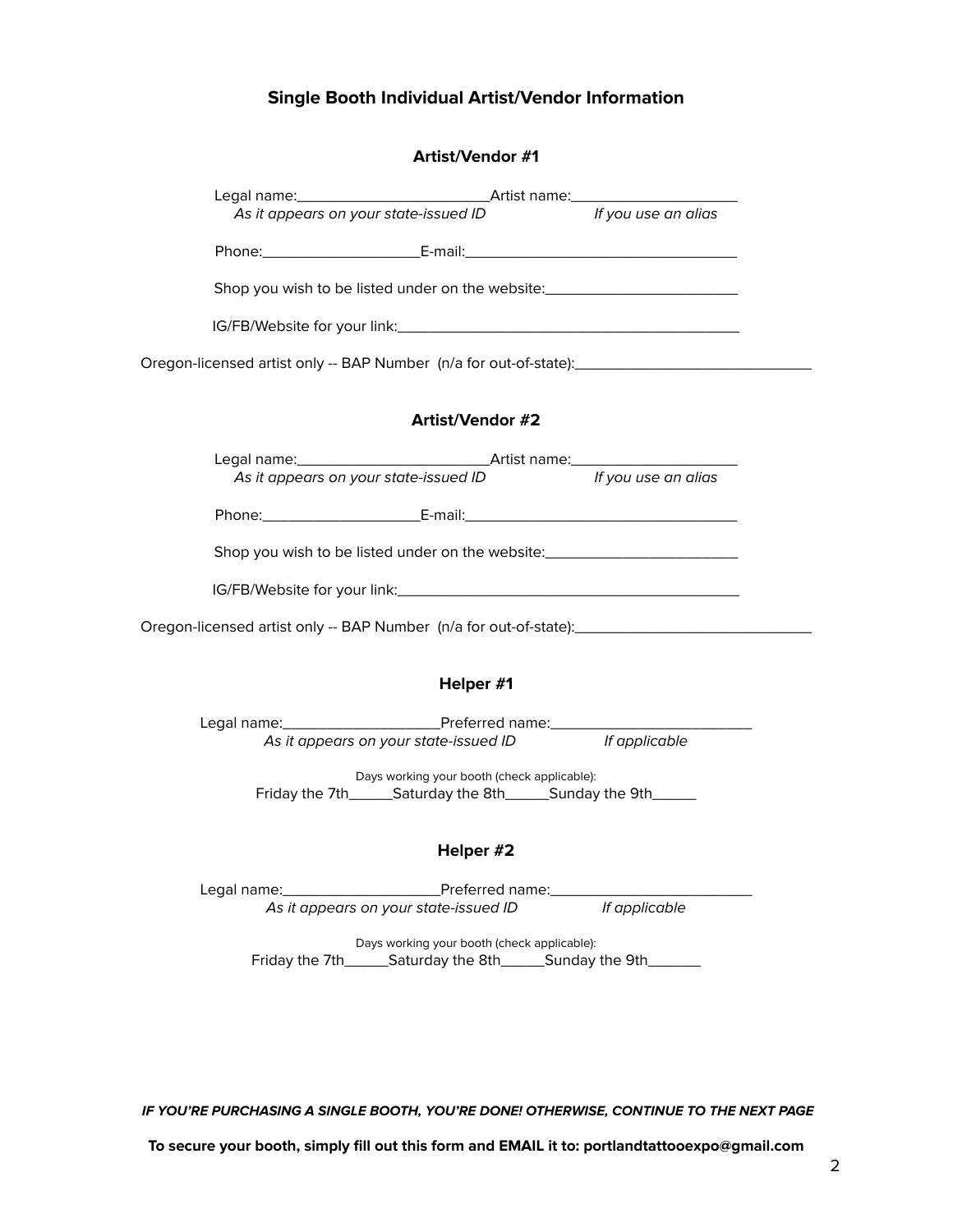## **Double Booth Individual Artist/Vendor Info (include previous page)**

### **Artist/Vendor #3**

|                                                                                                     | As it appears on your state-issued ID lf you use an alias |  |
|-----------------------------------------------------------------------------------------------------|-----------------------------------------------------------|--|
|                                                                                                     |                                                           |  |
| Shop you wish to be listed under on the website:________________________________                    |                                                           |  |
|                                                                                                     |                                                           |  |
| Oregon-licensed artist only -- BAP Number (n/a for out-of-state):__________________________________ |                                                           |  |
|                                                                                                     | Artist/Vendor #4                                          |  |
|                                                                                                     |                                                           |  |
|                                                                                                     | As it appears on your state-issued ID lf you use an alias |  |
|                                                                                                     |                                                           |  |
| Shop you wish to be listed under on the website:________________________________                    |                                                           |  |
|                                                                                                     |                                                           |  |
| Oregon-licensed artist only -- BAP Number (n/a for out-of-state):__________________________________ |                                                           |  |
|                                                                                                     |                                                           |  |

### **Helper #3**

Legal name:\_\_\_\_\_\_\_\_\_\_\_\_\_\_\_\_\_\_Preferred name:\_\_\_\_\_\_\_\_\_\_\_\_\_\_\_\_\_\_\_\_\_\_\_ As it appears on your state-issued ID

> Days working your booth (check applicable): Friday the 7th\_\_\_\_\_\_Saturday the 8th\_\_\_\_\_\_Sunday the 9th\_\_\_\_\_\_

#### **Helper #4**

Legal name:\_\_\_\_\_\_\_\_\_\_\_\_\_\_\_\_\_\_Preferred name:\_\_\_\_\_\_\_\_\_\_\_\_\_\_\_\_\_\_\_\_\_\_\_ As it appears on your state-issued ID

> Days working your booth (check applicable): Friday the 7th\_\_\_\_\_\_Saturday the 8th\_\_\_\_\_\_Sunday the 9th\_\_\_\_\_\_\_

**IF YOU'RE PURCHASING A DOUBLE BOOTH, YOU'RE DONE! OTHERWISE, CONTINUE TO THE NEXT PAGE**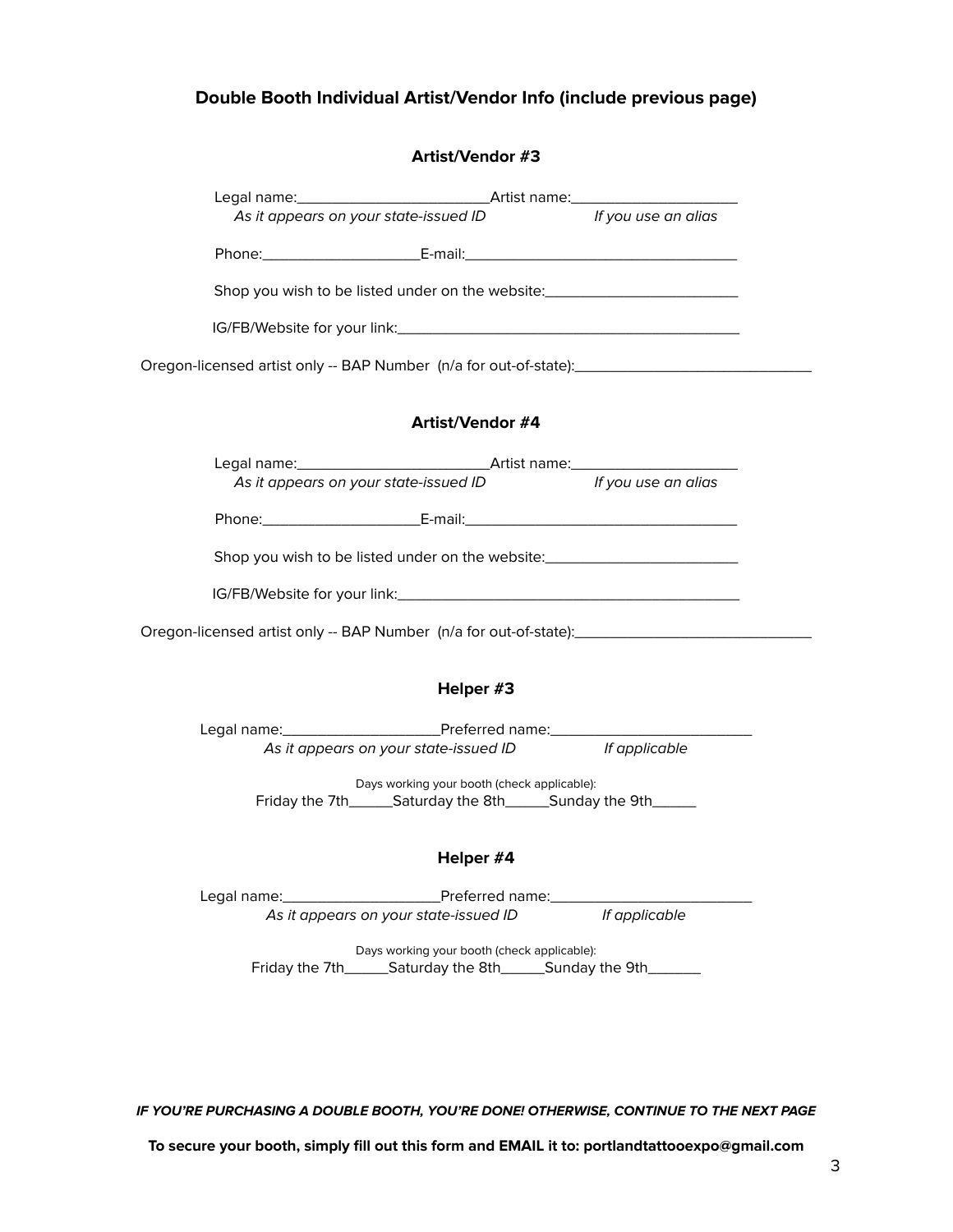# **Triple Booth Individual Artist/Vendor Info (Include previous pages)**

#### **Artist/Vendor #5**

| As it appears on your state-issued ID                                            |                                                                                                                                 | If you use an alias                                                                                 |
|----------------------------------------------------------------------------------|---------------------------------------------------------------------------------------------------------------------------------|-----------------------------------------------------------------------------------------------------|
|                                                                                  |                                                                                                                                 |                                                                                                     |
| Shop you wish to be listed under on the website: _______________________________ |                                                                                                                                 |                                                                                                     |
|                                                                                  |                                                                                                                                 |                                                                                                     |
|                                                                                  |                                                                                                                                 | Oregon-licensed artist only -- BAP Number (n/a for out-of-state):__________________________________ |
|                                                                                  | Artist/Vendor #6                                                                                                                |                                                                                                     |
| As it appears on your state-issued ID let use an alias                           |                                                                                                                                 |                                                                                                     |
|                                                                                  |                                                                                                                                 |                                                                                                     |
| Shop you wish to be listed under on the website: _______________________________ |                                                                                                                                 |                                                                                                     |
|                                                                                  |                                                                                                                                 |                                                                                                     |
|                                                                                  |                                                                                                                                 | Oregon-licensed artist only -- BAP Number (n/a for out-of-state):__________________________________ |
|                                                                                  | Helper #5                                                                                                                       |                                                                                                     |
|                                                                                  |                                                                                                                                 |                                                                                                     |
|                                                                                  | As it appears on your state-issued ID lf applicable                                                                             |                                                                                                     |
|                                                                                  | Days working your booth (check applicable):<br>Friday the 7th________Saturday the 8th_________Sunday the 9th___________________ |                                                                                                     |
|                                                                                  | Helper #6                                                                                                                       |                                                                                                     |

Legal name:\_\_\_\_\_\_\_\_\_\_\_\_\_\_\_\_\_\_Preferred name:\_\_\_\_\_\_\_\_\_\_\_\_\_\_\_\_\_\_\_\_\_\_\_ As it appears on your state-issued ID

> Days working your booth (check applicable): Friday the 7th\_\_\_\_\_\_Saturday the 8th\_\_\_\_\_\_Sunday the 9th\_\_\_\_\_\_

#### **IF YOU'RE PURCHASING A TRIPLE BOOTH, YOU'RE DONE! OTHERWISE, CONTINUE TO THE NEXT PAGE IF YOU ARE PURCHASING A QUAD OR QUINT BOOTH, REPRINT PAGE 2.**